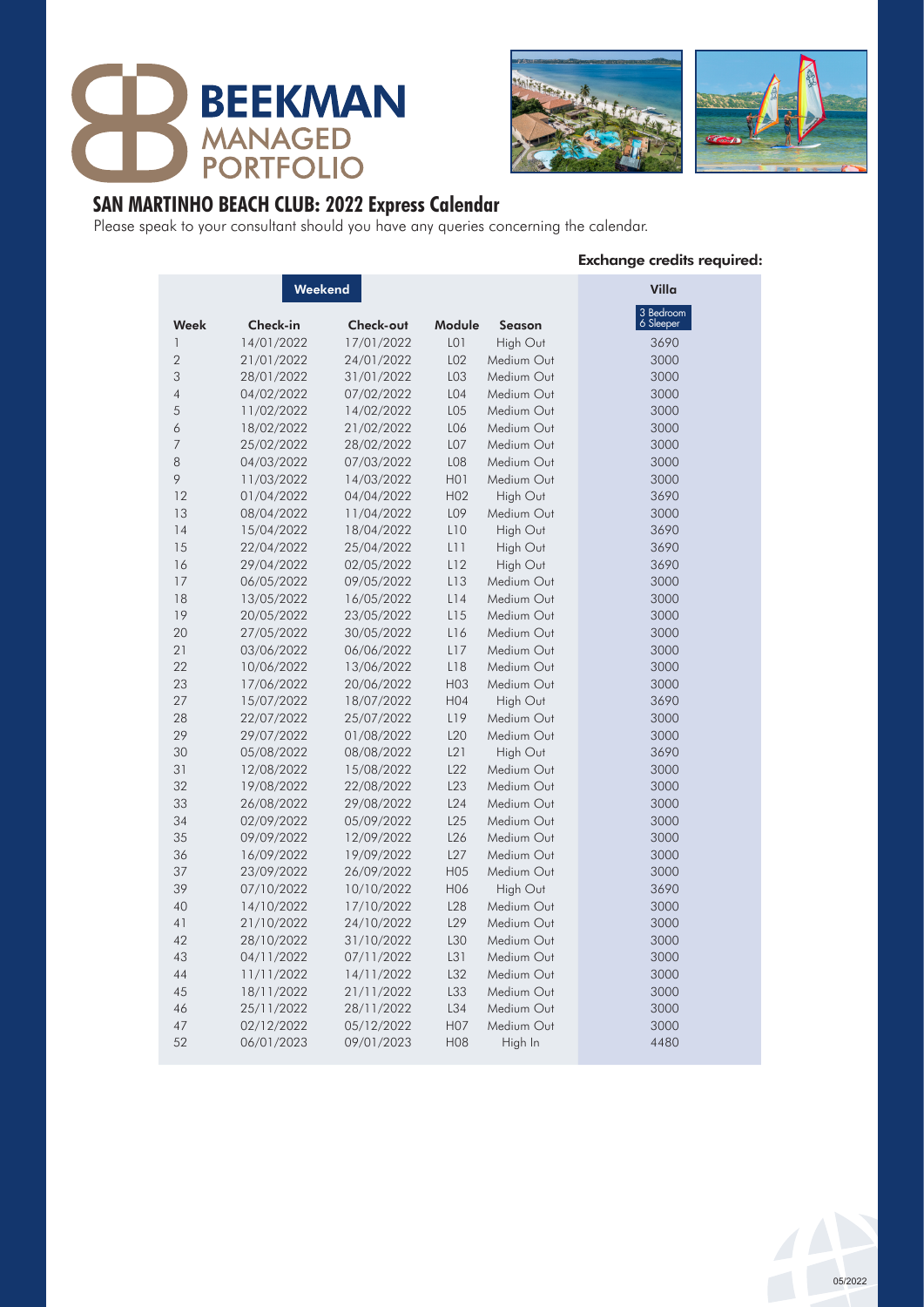





## **SAN MARTINHO BEACH CLUB: 2022 Express Calendar**

Please speak to your consultant should you have any queries concerning the calendar.

#### Exchange credits required:

|                | <b>Midweek</b> | Villa      |                  |               |                        |
|----------------|----------------|------------|------------------|---------------|------------------------|
| Week           | Check-in       | Check-out  | Module           | <b>Season</b> | 3 Bedroom<br>6 Sleeper |
| 1              | 17/01/2022     | 21/01/2022 | LO <sub>1</sub>  | High Out      | 2460                   |
| $\overline{2}$ | 24/01/2022     | 28/01/2022 | L02              | Medium Out    | 2000                   |
| 3              | 31/01/2022     | 04/02/2022 | LO <sub>3</sub>  | Medium Out    | 2000                   |
| $\overline{4}$ | 07/02/2022     | 11/02/2022 | L04              | Medium Out    | 2000                   |
| 5              | 14/02/2022     | 18/02/2022 | LO <sub>5</sub>  | Medium Out    | 2000                   |
| 6              | 21/02/2022     | 25/02/2022 | L06              | Medium Out    | 2000                   |
| 7              | 28/02/2022     | 04/03/2022 | LO <sub>7</sub>  | Medium Out    | 2000                   |
| 8              | 07/03/2022     | 11/03/2022 | L <sub>0</sub> 8 | Medium Out    | 2000                   |
| 9              | 14/03/2022     | 18/03/2022 | H <sub>0</sub> 1 | Medium Out    | 2000                   |
| 12             | 04/04/2022     | 08/04/2022 | H <sub>02</sub>  | High Out      | 2460                   |
| 13             | 11/04/2022     | 15/04/2022 | L09              | Medium Out    | 2000                   |
| 14             | 18/04/2022     | 22/04/2022 | L10              | High Out      | 2460                   |
| 15             | 25/04/2022     | 29/04/2022 | L11              | High Out      | 2460                   |
| 16             | 02/05/2022     | 06/05/2022 | L12              | High Out      | 2460                   |
| 17             | 09/05/2022     | 13/05/2022 | L13              | Medium Out    | 2000                   |
| 18             | 16/05/2022     | 20/05/2022 | L14              | Medium Out    | 2000                   |
| 19             | 23/05/2022     | 27/05/2022 | L15              | Medium Out    | 2000                   |
| 20             | 30/05/2022     | 03/06/2022 | L16              | Medium Out    | 2000                   |
| 21             | 06/06/2022     | 10/06/2022 | L17              | Medium Out    | 2000                   |
| 22             | 13/06/2022     | 17/06/2022 | L18              | Medium Out    | 2000                   |
| 23             | 20/06/2022     | 24/06/2022 | H <sub>03</sub>  | Medium Out    | 2000                   |
| 27             | 18/07/2022     | 22/07/2022 | H <sub>04</sub>  | High Out      | 2460                   |
| 28             | 25/07/2022     | 29/07/2022 | L19              | Medium Out    | 2000                   |
| 29             | 01/08/2022     | 05/08/2022 | L <sub>20</sub>  | Medium Out    | 2000                   |
| 30             | 08/08/2022     | 12/08/2022 | L21              | High Out      | 2460                   |
| 31             | 15/08/2022     | 19/08/2022 | L22              | Medium Out    | 2000                   |
| 32             | 22/08/2022     | 26/08/2022 | L23              | Medium Out    | 2000                   |
| 33             | 29/08/2022     | 02/09/2022 | L24              | Medium Out    | 2000                   |
| 34             | 05/09/2022     | 09/09/2022 | L25              | Medium Out    | 2000                   |
| 35             | 12/09/2022     | 16/09/2022 | L26              | Medium Out    | 2000                   |
| 36             | 19/09/2022     | 23/09/2022 | L27              | Medium Out    | 2000                   |
| 37             | 26/09/2022     | 30/09/2022 | H <sub>05</sub>  | Medium Out    | 2000                   |
| 39             | 10/10/2022     | 14/10/2022 | H06              | High Out      | 2460                   |
| 40             | 17/10/2022     | 21/10/2022 | L <sub>28</sub>  | Medium Out    | 2000                   |
| 41             | 24/10/2022     | 28/10/2022 | L29              | Medium Out    | 2000                   |
| 42             | 31/10/2022     | 04/11/2022 | L30              | Medium Out    | 2000                   |
| 43             | 07/11/2022     | 11/11/2022 | L31              | Medium Out    | 2000                   |
| 44             | 14/11/2022     | 18/11/2022 | L32              | Medium Out    | 2000                   |
| 45             | 21/11/2022     | 25/11/2022 | L33              | Medium Out    | 2000                   |
| 46             | 28/11/2022     | 02/12/2022 | L34              | Medium Out    | 2000                   |
| 47             | 05/12/2022     | 09/12/2022 | H07              | Medium Out    | 2000                   |
| 52             | 09/01/2023     | 13/01/2023 | <b>H08</b>       | High In       | 4480                   |